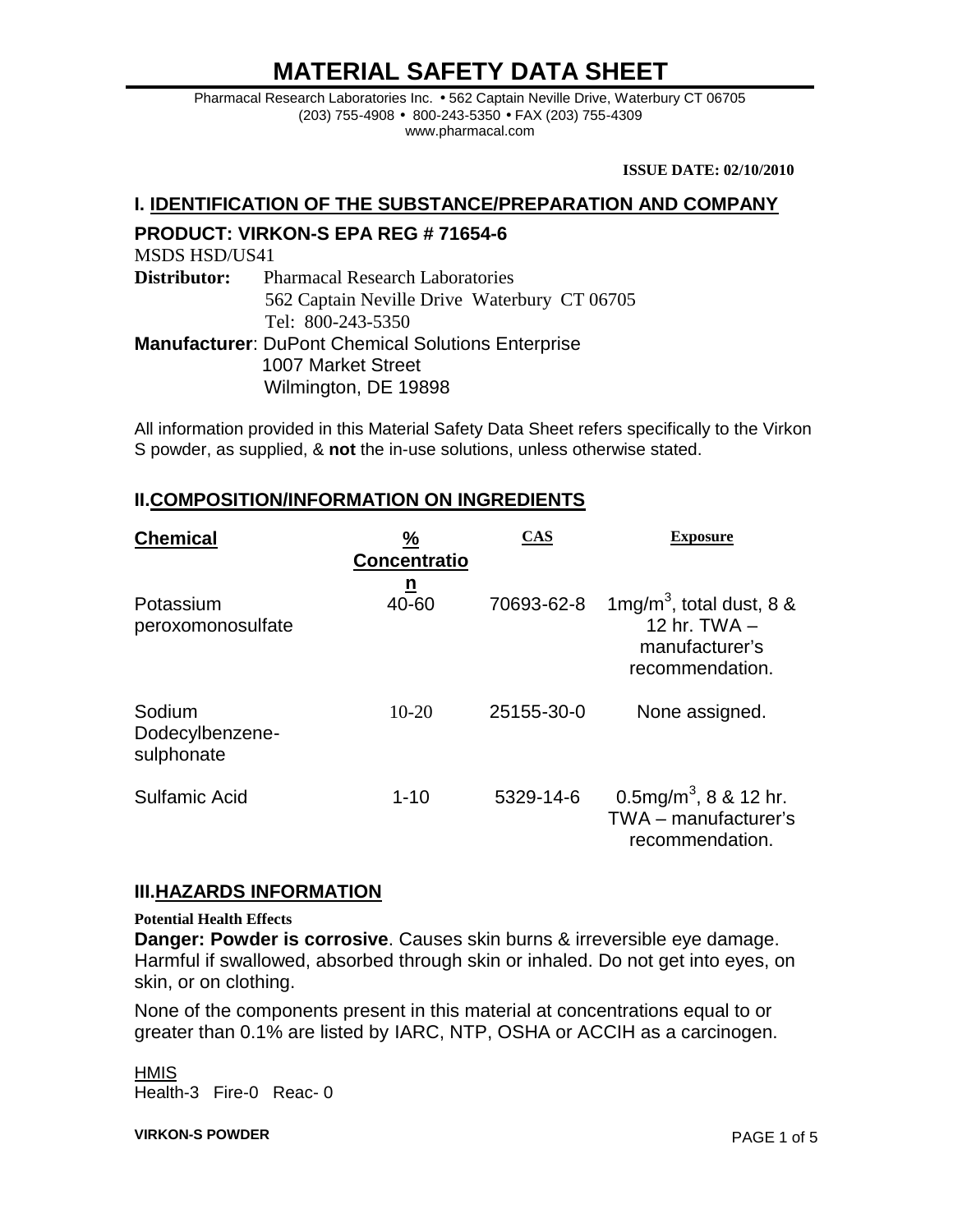Pharmacal Research Laboratories Inc. • 562 Captain Neville Drive, Waterbury CT 06705 (203) 755-4908 • 800-243-5350 • FAX (203) 755-4309 www.pharmacal.com

### **IV. FIRST AID**

### **INHALATION**

**Symptom:** - Inhalation of this powder in sufficient quantities may cause irritation of the upper respiratory passages, nose & throat. Gross over exposure may cause ulceration of mucous membranes.

**Treatment:** - Remove to fresh air. If not breathing, give artificial respiration. If breathing is difficult, give oxygen. Call a physician.

#### **SKIN CONTACT**

**Symptom: -** If allowed to become moist the dry powder may cause severe irritation and in cases of prolonged contact may cause burns or ulceration. Contact with the dry powder may cause skin irritation with discomfort or rash, or allergic skin reactions in sensitive individuals.

**Treatment**: **-** Flush skin with plenty of water. Remove contaminated clothing & shoes after use. Call a physician. Wash contaminated clothing before reuse.

#### **EYE CONTACT**

**Symptom:** - Eye contact with the powder may cause eye corrosion or ulceration; eye irritation with discomfort, tearing or blurring of vision. Severe eye damage may result if not treated immediately.

**Treatment:** - In case of contact, immediately flush eyes with plenty of water for at least 15 minutes. Call a physician.

#### **INGESTION**

**Symptom**: - Ingestion of this product in sufficient quantities may cause gastritis, with stomach pain, nausea, vomiting, diarrhoea, headache or weakness; possibly progressing to necrosis or haemorrhage with gross overexposure.

**Treatment:** - If swallowed, do not induce vomiting. Give 2 glasses of water immediately. Never give anything by mouth to an unconscious person. Call a physician.

## **V**. **FIRE FIGHTING MEASURES**

**Flammable properties:** Not applicable

**Extinguishing media:** Water, dry powder (sand or Met-L-X), CO<sub>2</sub>.

**Fire Fighting instructions:** Evacuate personnel to a safe area. Wear self-contained breathing apparatus (SCBA)  $\&$  full protective equipment. When heated above 70°C, decomposes with evolution of corrosive gas  $(SO<sub>2</sub>)$ . Virkon S itself is not flammable or oxidizing, but may assist combustion of other materials under exceptional circumstances.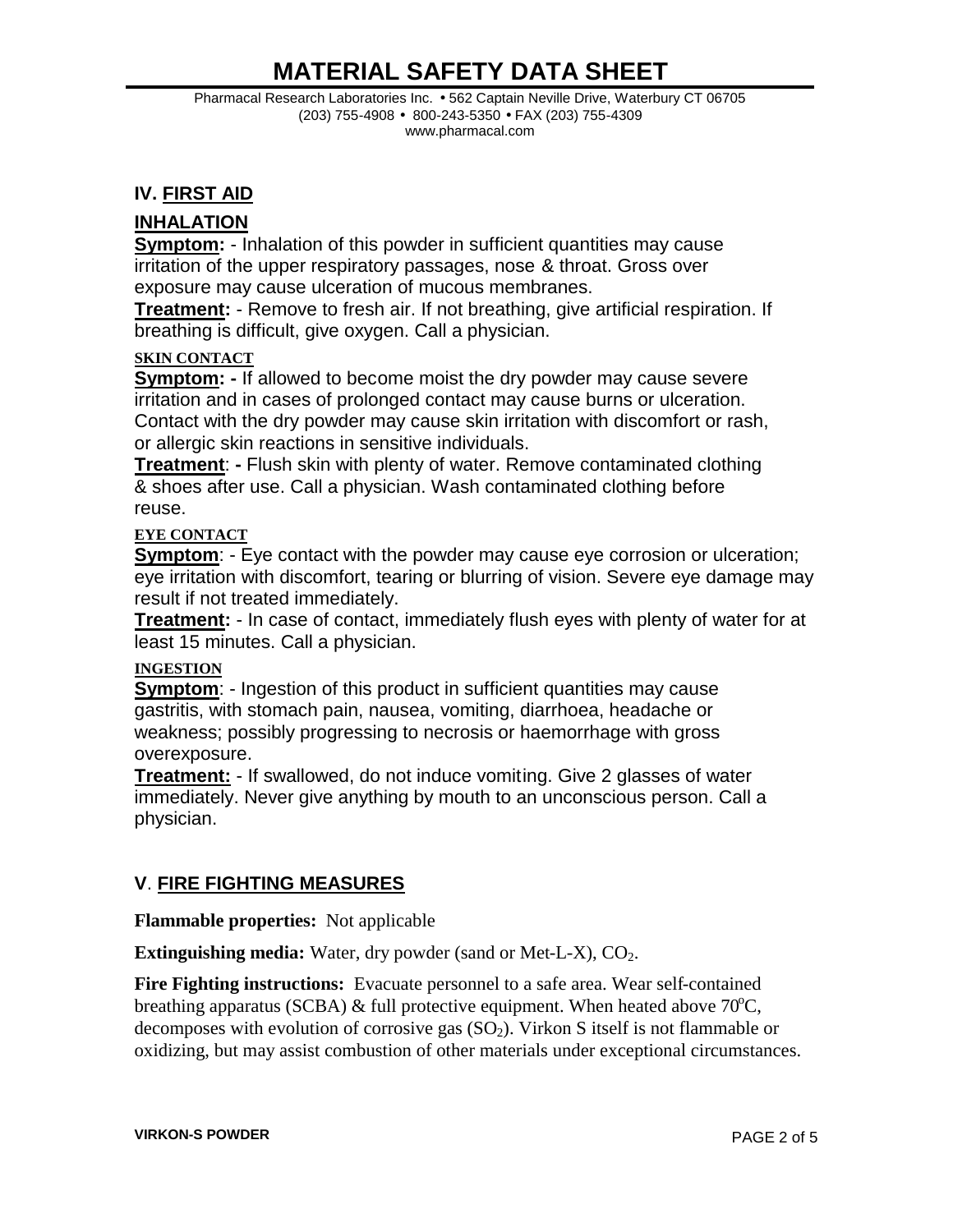Pharmacal Research Laboratories Inc. • 562 Captain Neville Drive, Waterbury CT 06705 (203) 755-4908 • 800-243-5350 • FAX (203) 755-4309 www.pharmacal.com

## **VI. ACCIDENTAL RELEASE PROCEDURES**

## **Safeguards (Personnel).**

Review FIRE FIGHTING MEASURES & HANDLING sections. Use appropriate Personal Protective Equipment during clean- up.

**Environmental precautions:** Do not allow the powder concentrate to enter drains. Infrequent disposal of small quantities (<0.5kg) may be diluted to waste with large quantities of water, subject to local waste disposal regulations. Do not allow entry to surface waters.

**Methods for clean up:** Sweep up carefully, preferable with the aid of a suitable dry anti-dusting agent if available. Place in suitable containers for disposal. Prevent powder from becoming moist while awaiting disposal, if possible. Moist product awaiting disposal must be kept away from combustible material & stored in a manner that allows suitable ventilation of the waste.

## **VII. HANDLING AND STORING**

**Handling Personnel:** Avoid inhalation. Do not get in eyes and avoid contact with skin. Wear Personal Protective Equipment in accordance with section 8. Handle with sufficient care to prevent dust generation.

**Storage:** Keep containers tightly sealed & avoid coming into contact with moisture during storage. Keep containers tightly Keep away from combustible material. Avoid contamination of the product.

**1% solution:** Store in a clean, loosely capped plastic container at room temperatures, and away from direct sunlight. Do not allow solution to freeze. Discard any used or contaminated solution & dispose of any stock solutions after 7 days from date of preparation.

## **VIII. EXPOSURE CONTROLS/PERSONAL PROTECTION**

## **Engineering Controls**:

Appropriate Local Exhaust Ventilation may be necessary for handling the product where dust formation is a problem, i.e. product in bulk quantities, or operations in small and/or poorly ventilated areas. Not normally necessary for preparation of solutions from small pack sizes (10lb or less).

## **Personal Protection Equipment:**

**Respiratory**: Where a Health and Safety assessment shows the dusting levels to be sufficiently high when **h**andling the powder product, wear a NIOSH approved respiratory mask against fine particles. Respiratory protection is not normally considered necessary when handling solutions of diluted product. However, when working with spray mists of Virkon S, respiratory protection in the form of a NIOSH approved respirator unit in conjunction with an organic vapor – fine particle filter cartridge.

## **Protective clothing:**

**Eye:** Chemical splash goggles. **Skin:** Overalls. **Hand:** Rubber gloves.

**VIRKON-S POWDER** PAGE 3 of 5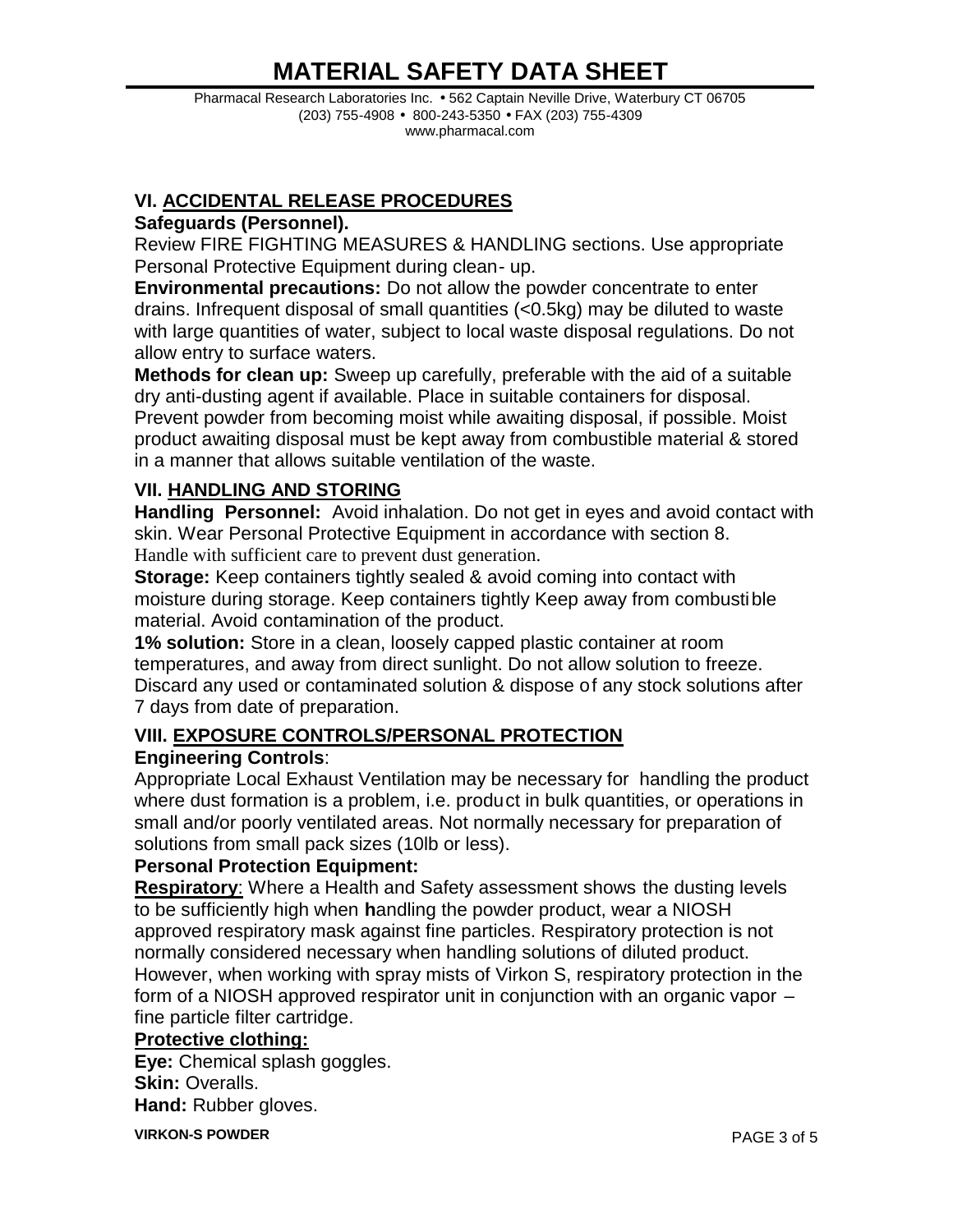Pharmacal Research Laboratories Inc. • 562 Captain Neville Drive, Waterbury CT 06705 (203) 755-4908 • 800-243-5350 • FAX (203) 755-4309 www.pharmacal.com

#### **Exposure Guidelines & Applicable Exposure Limits:**

| Potassium peroxomonosulfate |                                     |  |  |
|-----------------------------|-------------------------------------|--|--|
| PEL (OSHA):                 | <b>None Established</b>             |  |  |
| TLV (ACGIH):                | <b>None Established</b>             |  |  |
| AEL* (DuPont):              | 1 mg/m3, total dust, 8 & 12 hr. TWA |  |  |
| Sulfamic Acid               |                                     |  |  |
| PEL (OSHA):                 | None Established                    |  |  |
| TLV (ACGIH):                | <b>None Established</b>             |  |  |
| AEL* (DuPont):              | 0.5 mg/m3, 8 & 12 Hr. TWA           |  |  |
| 1.5 mg/m3, 15 minute TWA    |                                     |  |  |

\*AEL is DuPont's Acceptable Exposure Limit. Where governmentally imposed occupational exposure limits which are lower than the AEL are in effect, such limits shall take precedence.

## **IX. PHYSICAL AND CHEMICAL PROPERTIES**

Boiling point: Decomposes on heating Solubility in water: Approximately 8.3oz/gal Form: Free flowing powder Color: Yellow Specific gravity:  $~1.07$ 

## **X. STABILITY AND REACTIVITY**

**Chemical stability:** Stable at normal temperatures & storage conditions. **Incompatibility with other materials:** Incompatible with strong alkalis. In contact with halogen salts (e.g. KC1, KBr, K1, NaCl), Virkon S may react to release toxic halogen gases, such as chlorine, bromine & iodine. In exceptional cases Virkon S may support combustion; avoid contact with combustible materials.

**Decomposition:** Under certain extreme conditions sulphur dioxide & chlorine may be generated if the powder is allowed to become moist.

**Polymerisation: Polymerisation will not occur.**

**XI. TOXICOLOGICAL INFORMATION** (Animal Data- VIRKON-S POWDER) **Acute Dermal Toxicity: LD<sub>50</sub> > 2.0g/kg (rabbit).** 

Acute Oral Toxicity:  $LD_{50} = 1.70g/kg$  (male rats)  $\& 1.16g/kg$  (female rats)

**Acute Inhalation Toxicity**: 4 hour  $LC_{50} > 6.147$  mg/1 (male & female rats). **Guinea Pig Dermal Sensitisation**: Virkon S displayed no fatiguing or sensitising effects.

**Primary Skin Irritation:** The powder is corrosive to the skin of rabbits with an irritation index of 7.00. A dilution of 5% results in an irritation index of 0.08 in rabbits.

**Primary Eye Irritation**: The powder is corrosive to rabbit's eyes. A dilution of 5% produces conjunctival irritation.

**Effects of Overexposure**: Inhalation of dust may cause choking, coughing or wheezing. A 1% solution is normally non-irritating.